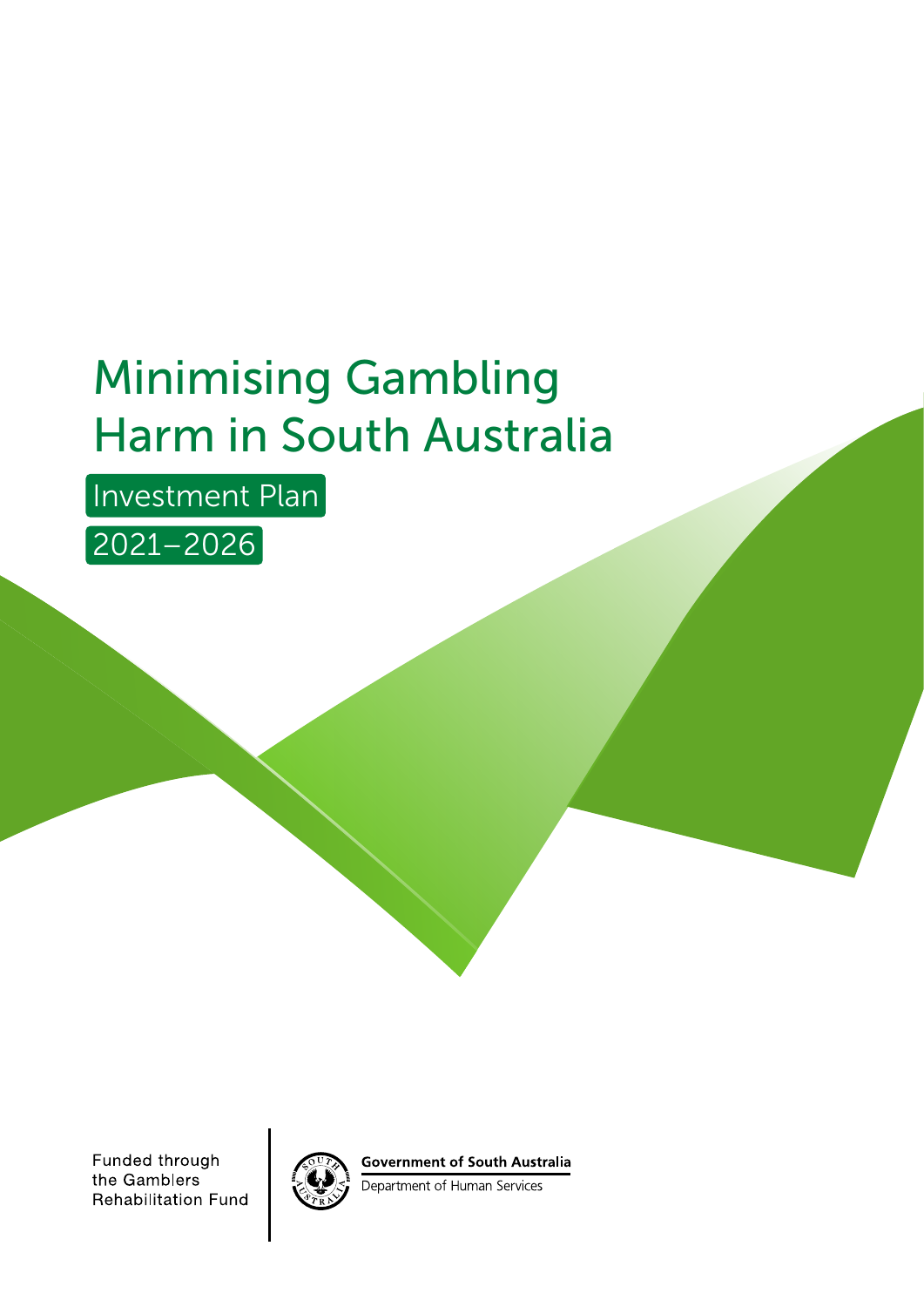## **Contents**

| Foreword                                                                        | 3              |
|---------------------------------------------------------------------------------|----------------|
| Why does South Australia need this plan?                                        | $\overline{4}$ |
| Sports betting                                                                  | 5              |
| South Australia's gambling landscape                                            | 6              |
| The plan – minimising gambling harm                                             | 7              |
| The Gamblers Rehabilitation Fund -<br>prevention, early intervention, treatment |                |
| and support                                                                     | 8              |
| Risky gambling                                                                  | 10             |
| Gambling harm                                                                   | 11             |
| Getting help                                                                    | 13             |
| A public health issue                                                           | 14             |
| Developing the investment plan                                                  | 15             |
| A plan for action                                                               | 16             |
| The investment plan                                                             | 17             |
| Six key projects                                                                | 18             |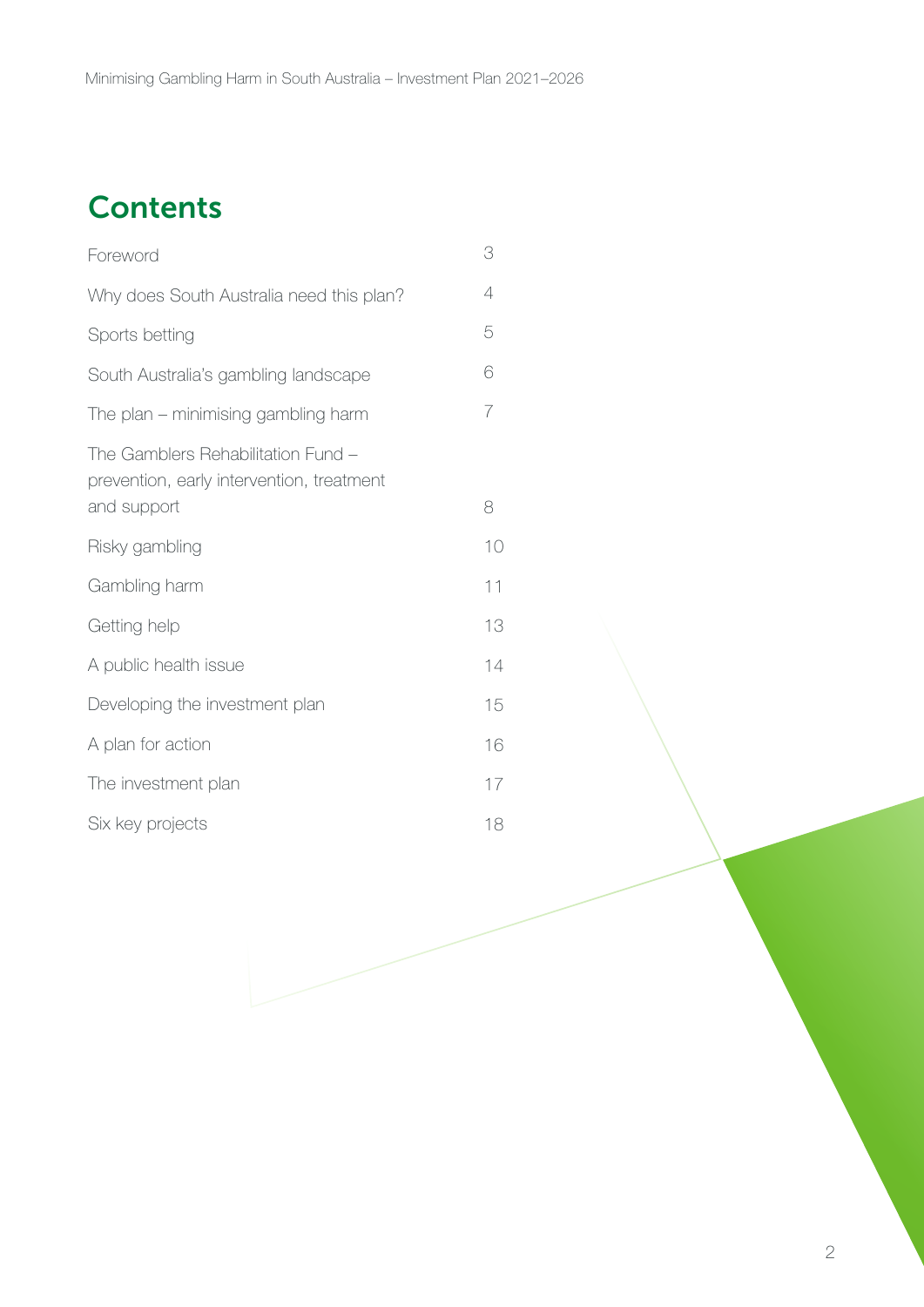### <span id="page-2-0"></span>Foreword

Around two-thirds of South Australians participate in gambling, yet it can cause significant harm to them, their families and the wider community.

Unfortunately, the proportion of South Australians engaging in risky gambling has not changed over time, despite a focussed effort on treating those experiencing the highest levels of harm.

We are also experiencing a changing gambling landscape that includes the normalisation of sports betting, making it harder to recognise and respond to risky behaviour before it escalates.

Recent changes to legislation strive to combat risky gambling by introducing new requirements for gaming operators and gaming environments.

In a state-first, the new laws also commit to requiring investment of the Gamblers Rehabilitation Fund in prevention, early intervention, public education and gambling research.

Our government took this approach amid growing recognition world-wide that to have a meaningful impact in preventing and minimising gambling harm we need to look beyond treatment and address the broader contributors to harm.

We've backed it with an additional \$1 million a year into South Australia's Gamblers Rehabilitation Fund.

South Australia's Office for Problem Gambling has consulted with industry, professionals and people who have experienced gambling harm to develop this Investment Plan 2021–2026, setting out a clear vision for minimising gambling harm and the path we will take to get there.

Working together, with public and private sectors as well as local communities, we can strengthen our approach to gambling harm and build a safer, stronger South Australia.

Microla hussin

Hon Michelle Lensink MLC Minister for Human Services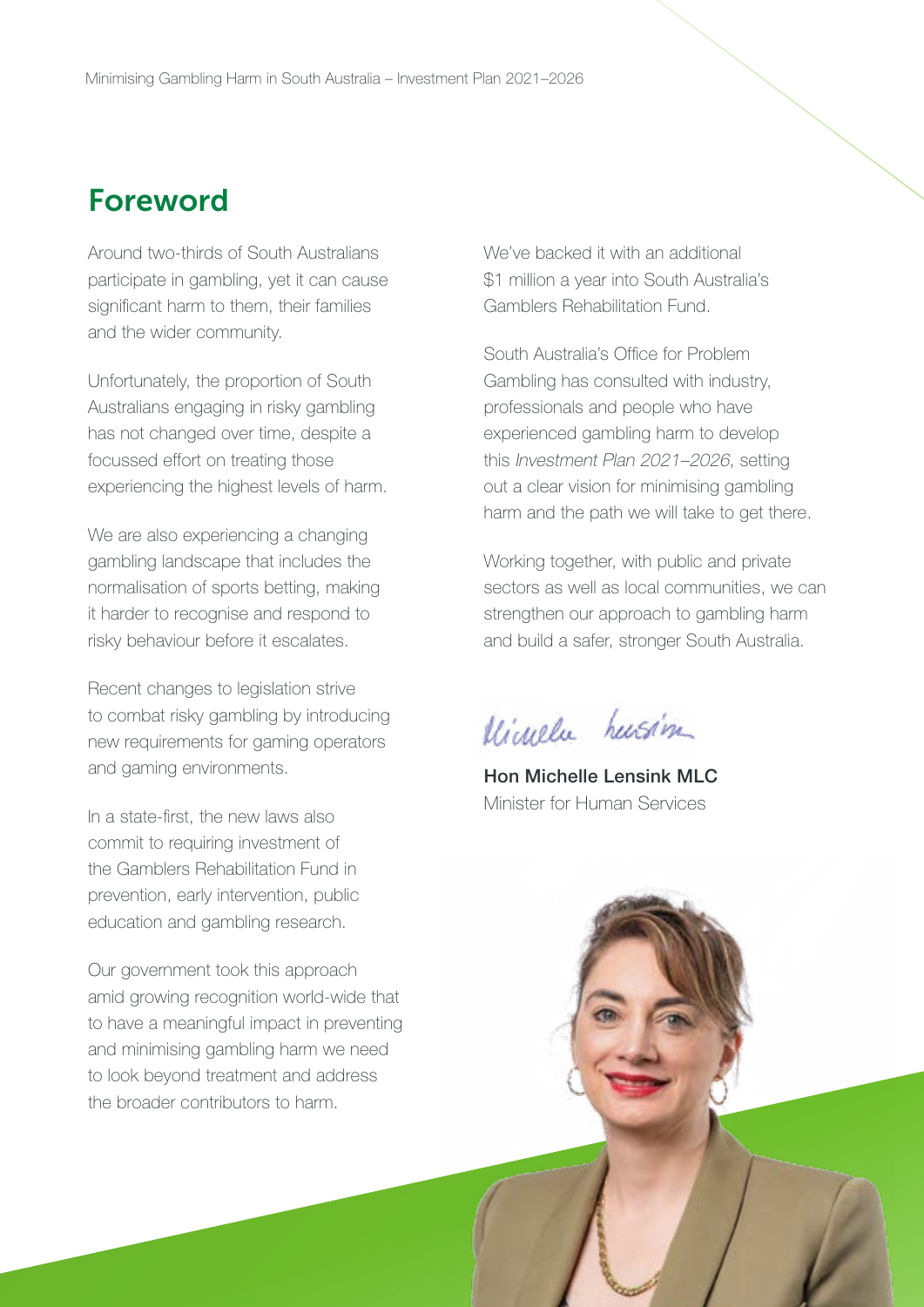## <span id="page-3-0"></span>Why does South Australia need this plan?

Preventing and minimising gambling harm is a South Australian Government priority.

Growth in gambling marketing and more easily accessed gambling products creates challenges to preventing and responding to risky gambling – when people have difficulty limiting their time or money spent betting.

Harms caused by gambling are often misunderstood, underestimated and attributed to poor choices made by individual gamblers. A preventative public health approach can prove beneficial by avoiding stigmatising individuals.

### SA GAMBLING AT A GLANCE:

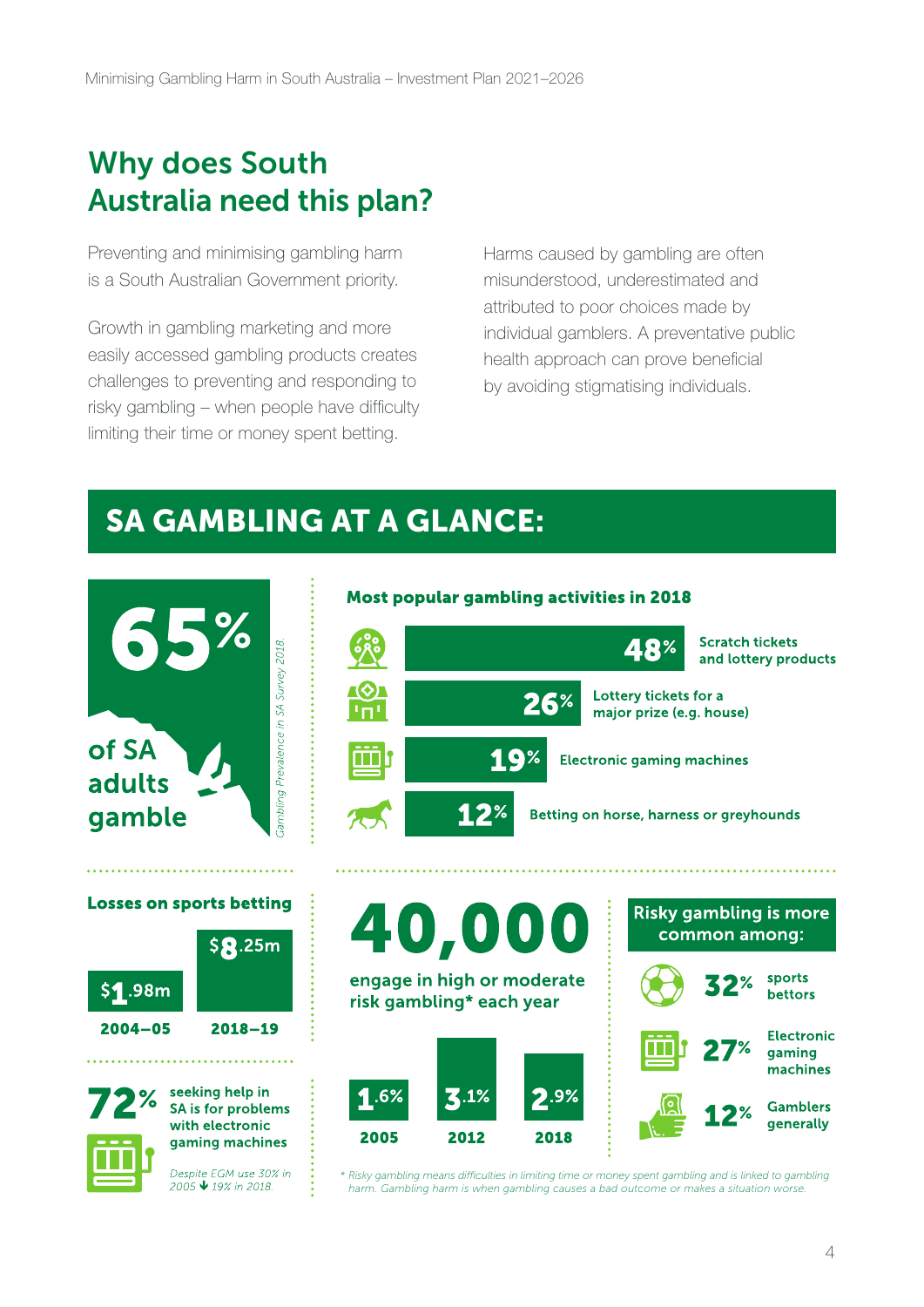<span id="page-4-0"></span>Minimising Gambling Harm in South Australia – Investment Plan 2021–2026

### Sports betting

Growth in sports betting is attributed to an increase in gambling advertising as well as improved access to online betting platforms. This has meant that sports betting is increasingly perceived by the community to be normal, easy, low-risk, and an essential part of social events.

The community is growing increasingly concerned that children's and adolescents' exposure to sports betting has the potential to increase their risk of experiencing gambling harm in the future.



Concerned how much sports betting advertising children are exposed to.

sports betting advertising.



Solieve government<br>Should take action to reduce the amount of



**92%** agree it's important to talk to children and adolescents about the risk of betting on sports.

But only 37% feel informed enough to have the conversation.

*Online survey of SA adults – August 2021.*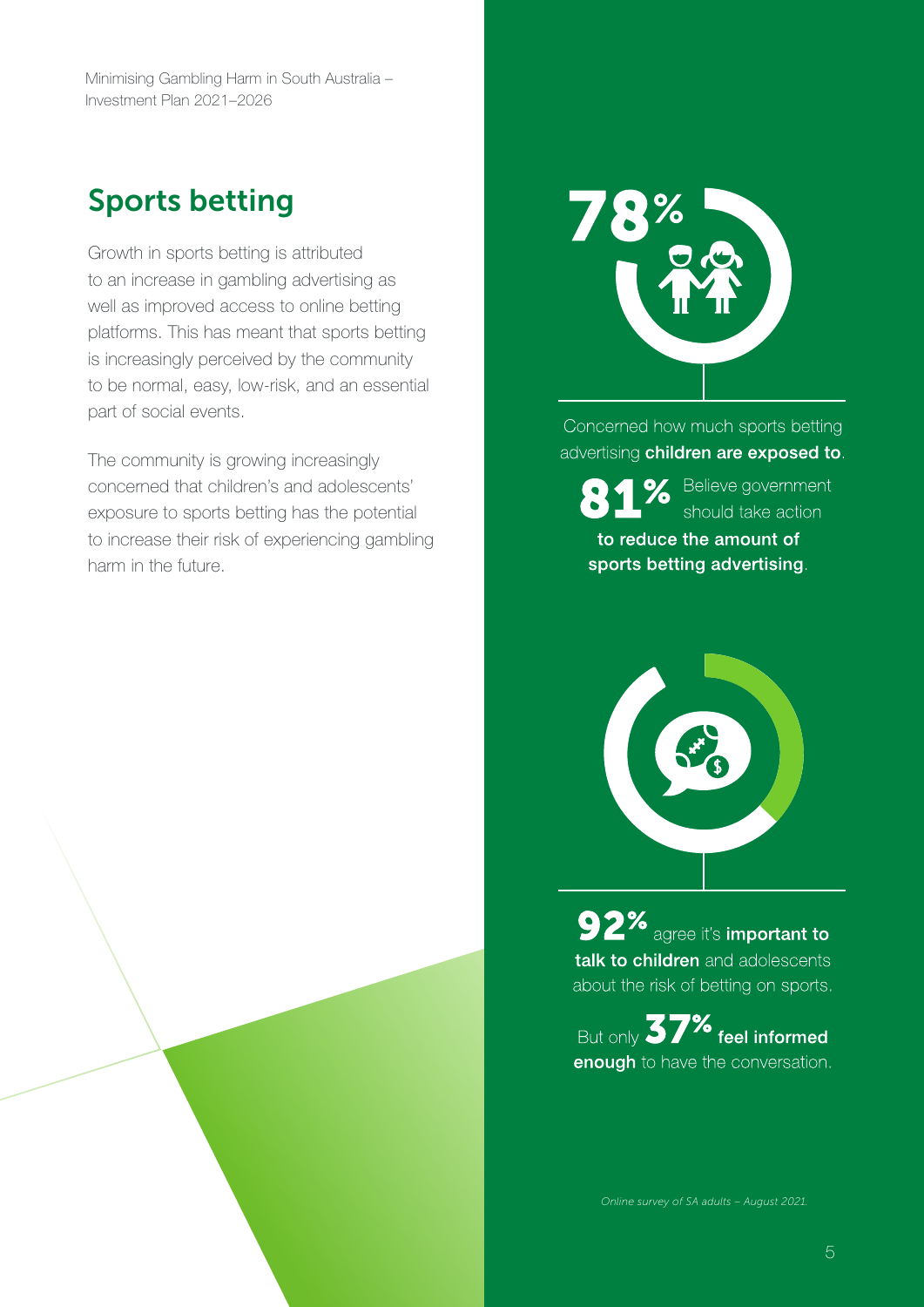## <span id="page-5-0"></span>South Australia's gambling landscape

Gambling is a legal activity in South Australia for people aged 18 years and over.

In 2018–19, South Australians lost \$1 billion to gambling. For some individuals, families and communities the harm experienced from gambling is more than financial.

### South Australia has a well-established system designed to respond to risky

gambling. This includes legislation, regulation and codes of practice that ensure gambling products are offered in a responsible manner. It also includes a well-funded gambling help service system that delivers counselling and support to diverse groups and works to raise awareness of the help available. This system has traditionally prioritised treatment for people experiencing the highest levels of gambling harm and addiction.

#### Regulation

Consumer and Business Services (CBS), within the Attorney-General's Department, is responsible for all gambling regulatory functions in South Australia.

This includes implementing recent gambling reforms and ensuring industry compliance.

#### Harm minimisation

The Office for Problem Gambling, within the Department of Human Services, administers the Gamblers Rehabilitation Fund (GRF) and implements gambling harm minimisation initiatives.

It also provides public policy advice to the SA Government about gambling behaviours and harm.

#### **Industry**

Clubs SA, AHA SA and the Casino Host Responsibility programs support staff to identify patrons struggling with gambling, facilitate referrals to help services and work closely with local support services.

### COST OF GAMBLING TO SA COMMUNITY

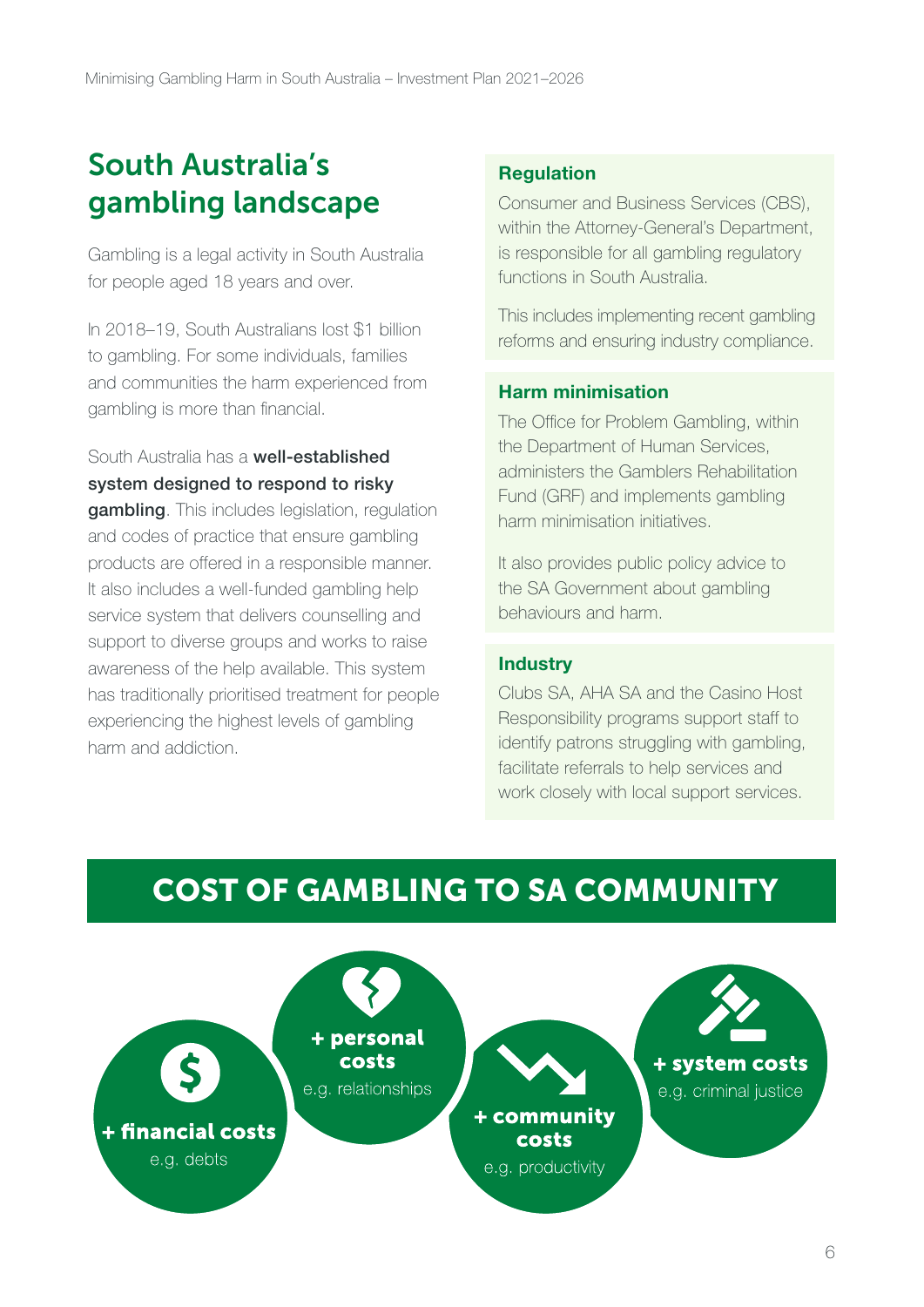## <span id="page-6-0"></span>The plan – minimising gambling harm

There is growing recognition that minimising gambling harm requires us to look beyond treatment for 'problem gamblers' and towards activities that enable people, social networks and communities to make healthy choices.

To do this we must address the social, economic and environmental contributors to gambling harm, **prioritise actions that** prevent harm, and ensure our service system can intervene early and support recovery across all levels of harm.

Significant legislative reform in December 2019 mandated investment in prevention, early intervention, public education and gambling research while introducing new requirements for gaming operators and environments to protect the community from gambling related harm.

This Investment Plan 2021–2026 outlines clear steps toward activities to prevent and minimise gambling harm in South Australia.

### The plan prioritises actions that:

raise awareness of<br>gambling harm deliver prevention and<br>early intervention responses ensure people get the right<br>help at the right time 4 contribute to an agile system that can prevent and respond to emerging harm and need.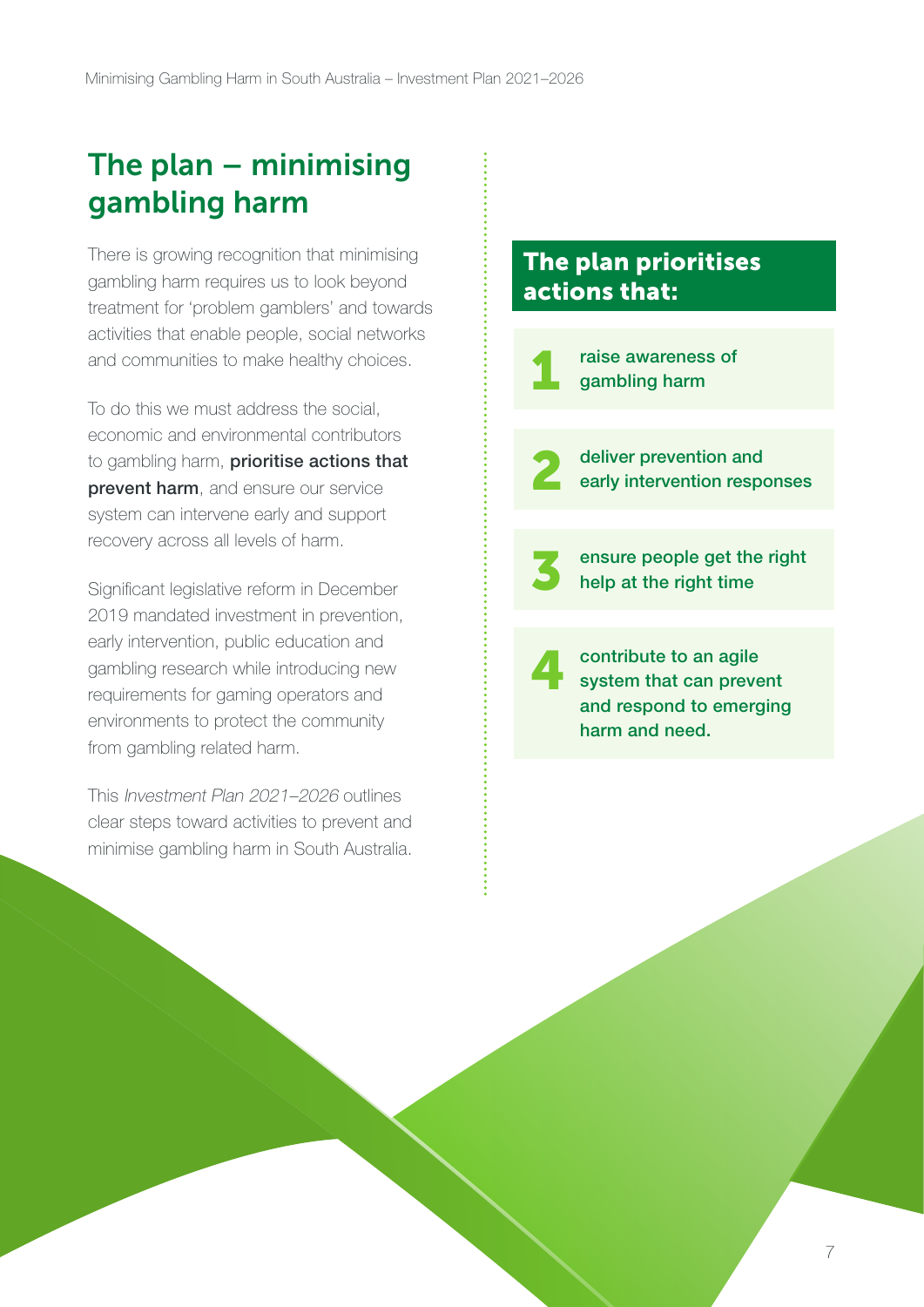### <span id="page-7-0"></span>The Gamblers Rehabilitation Fund (GRF) – prevention, early intervention, treatment and support

The South Australian Government invests in a range of gambling help services and gambling harm prevention and minimistation activities through the Gamblers Rehabilitation Fund.

Support

Treatment **Prevention** 

GRF

Govern<sub>me</sub>

aming industry

wagering takes

Early intervention

Research

Community education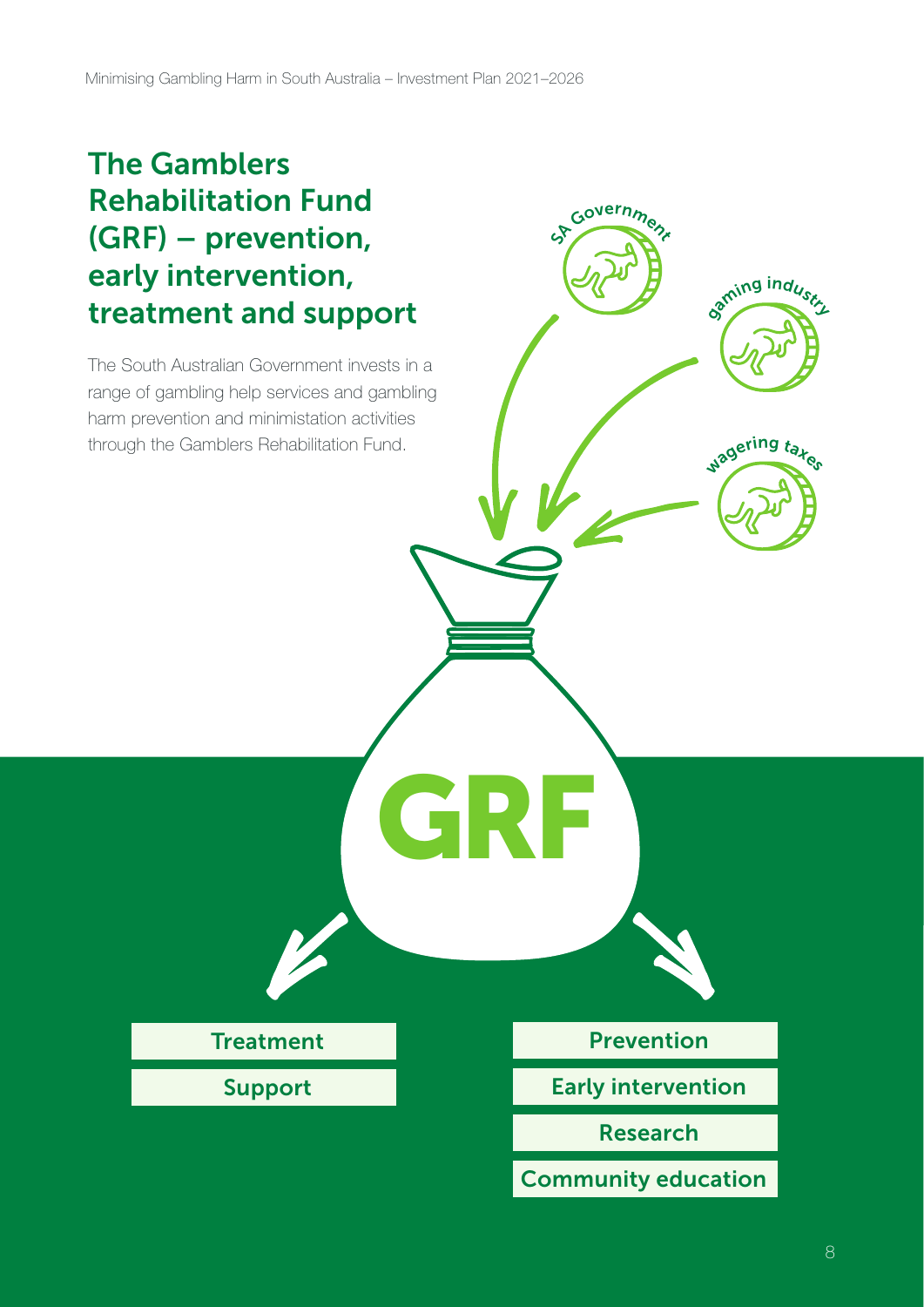### GAMBLERS REHABILITATION FUND

#### A strong foundation

Historically, laws governing the GRF mandated that at least 85% of its funds should be spent on programs to rehabilitate people engaging in high-risk gambling.

As a result, the existing gambling help service system prioritises investment in:

#### • treatment

e. g. intensive therapeutic services, Gambling Helpline

• financial and other therapeutic support services

e. g. face to face counselling

• raising awareness among e. g. in venue communication gamblers of the help available campaigns.

#### Modernising responses to gambling harm

There is growing recognition that factors beyond the individual contribute to the risk of gambling harm e.g.:

- when social norms (behaviours) influence gambling participation
- environments are deliberately designed to influence gambling behaviours.

Steps to prevent and minimise harm need to reach beyond the individual by considering the environmental, social and systemic contributors to gambling harm.

Parliament expanded the GRF's scope in December 2019 to allow for investment in:

- prevention activities
- public education and information programs
- treatment and counselling
- information and advice relevant to gambling harm
- gambling research.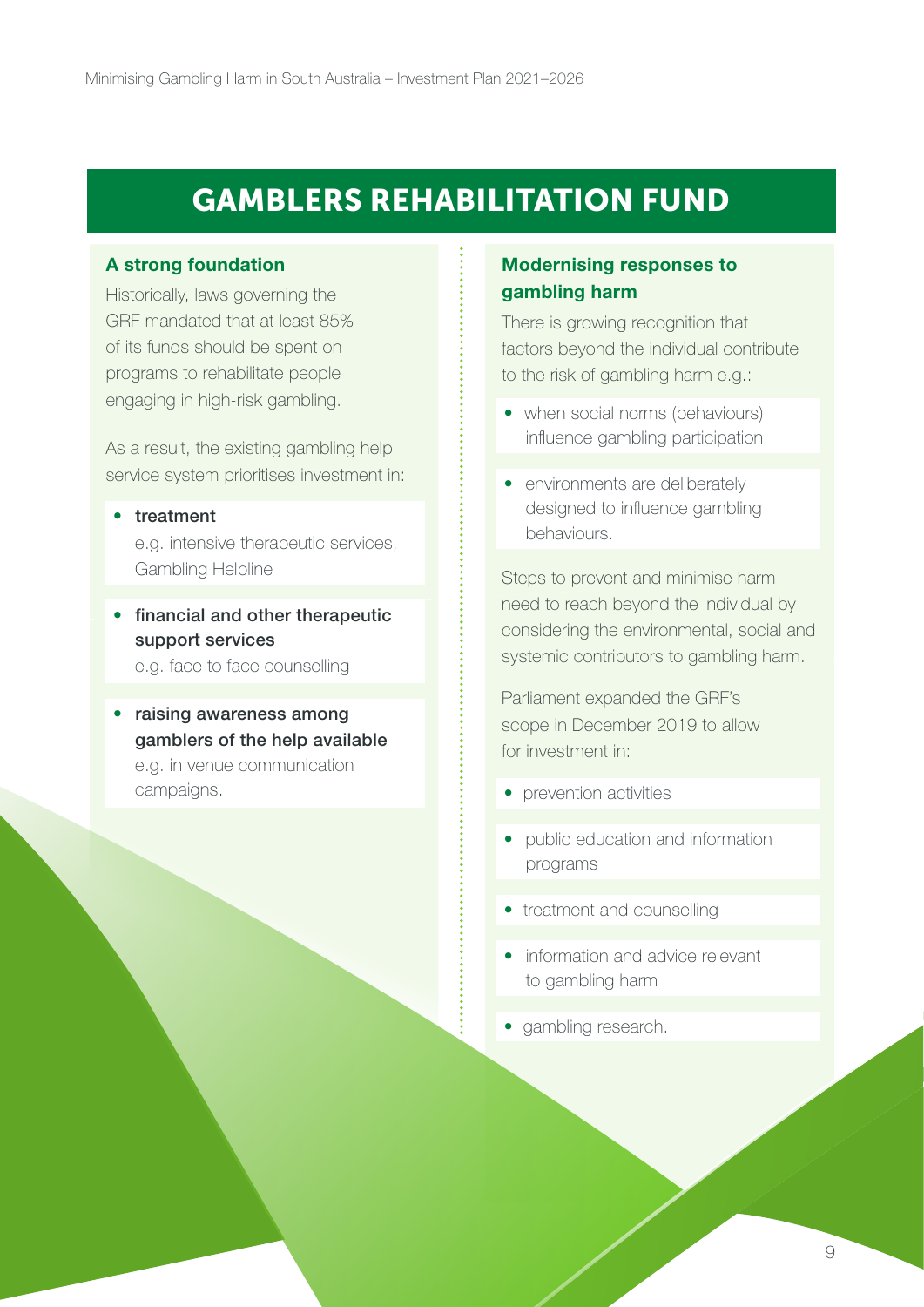### <span id="page-9-0"></span>Risky gambling

Certain people or groups are known to be more vulnerable to risky gambling.

The co-occurrence of risky gambling with other issues has important implications for the way in which we prevent, identify and support those experiencing gambling harm.

It points to the need for targeted and tailored education, shared screening and assessment tools, clear referral pathways across the diverse range of services available in South Australia, as well as holistic or wrap-around support.

Gambling help services must be integrated with the wider human services, health and justice systems.

### Risky gambling?

Spending more than you can afford?

Feeling guilty about your gambling?

Chasing your losses?

Losing track of time when gambling?

#### SA's risky gamblers are more likely to be:



*Analysis of SA gambling data* 2018.

80% of people seeking gambling help in SA describe additional issues including:



In SA, risky gambling is more prevalent among people from:

culturally and linguistically diverse (CALD) backgrounds (4.2% report risky gambling)

Aboriginal and Torres Strait Islander people (5.6%)

socially and economically vulnerable situations (5.4% of unemployed and 4.3% of those in lowest household income bracket)

some groups e.g. prisoners and homeless.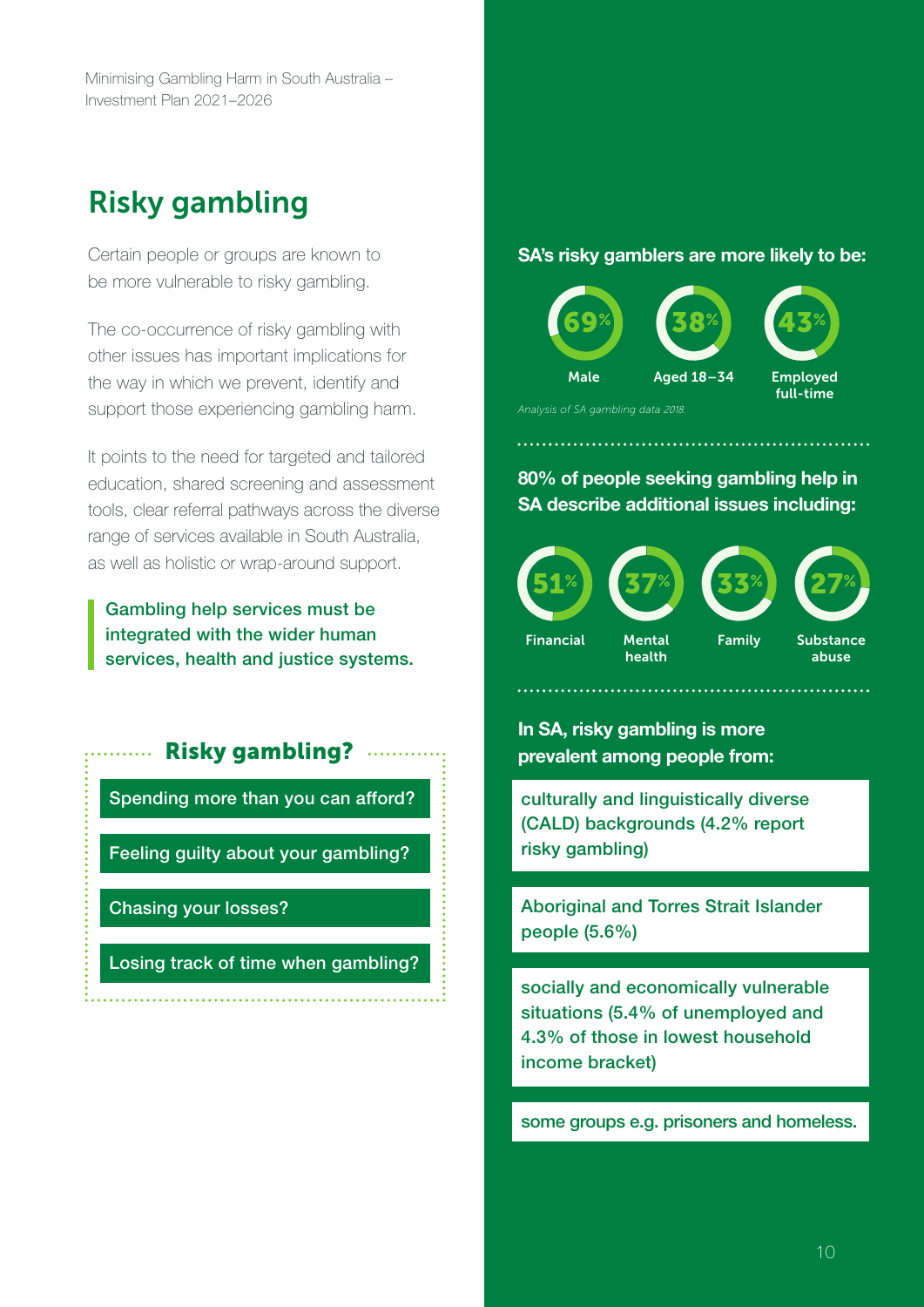### <span id="page-10-0"></span>Gambling harm

Engaging in risky gambling increases an individual's likelihood of experiencing gambling harm.

#### Harming more than the individual

Family members, friends and colleagues may all be affected by risky gambling.

Intimate partners of high-risk gamblers report declines in financial resources, physical, mental and emotional health as well as increases in personal conflict. Harms to children typically reflect consequences of diminished care and declines in family resources.

Neglect of personal and cultural responsibilities beyond the immediate family can also impact the wider community through productivity, employment, legal, financial, personal and family costs.

Family members are often the primary source of support for risky gamblers and can encourage help-seeking. They need access to relevant information, advice and supports to help their loved ones.

#### Low, moderate and high-risk gamblers all report adverse impacts from gambling

Victorian research shows that low-risk gamblers account for half of all gambling harm caused to its community. They are likely to benefit from interventions that raise awareness of the potential for harm.

Moderate and high-risk gamblers typically report more severe harms that can have immediate and long-term impacts. Moderate and high-risk gamblers have been shown to benefit from more intensive interventions such as self-help guides, therapeutic and counselling support, peer support and barring.

Intervention should target all levels of risk and be commensurate to the harm experienced.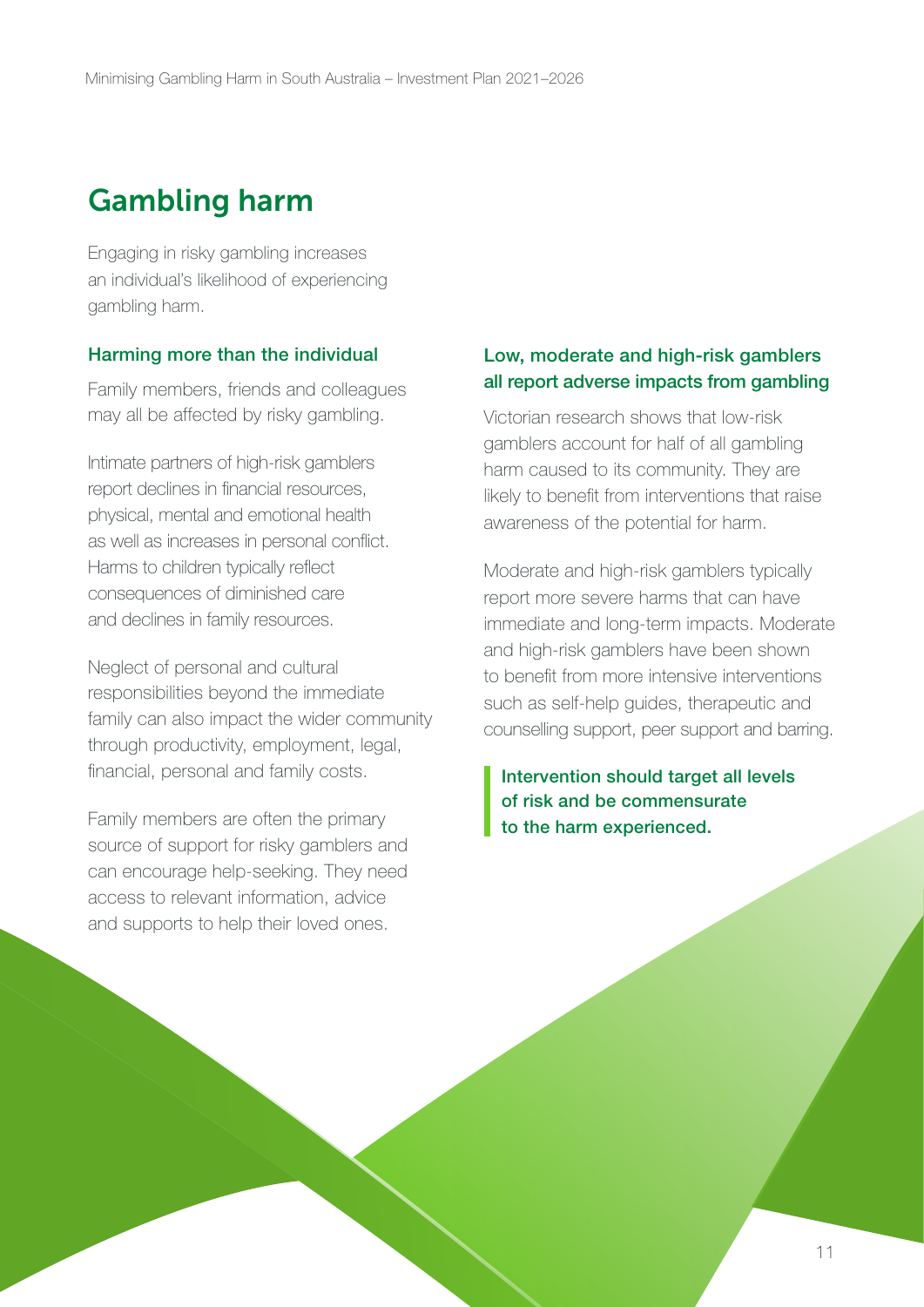#### Gambling-related harm can include:

financial harm

 $\overline{G}$ 

damage to relationships

declines in psychological and emotional well-being and physical health



loss of work and study opportunities

neglect of cultural responsibilities

in some cases, involvement with the criminal justice system.



Gambling harms more



In 2018 the number of South Australians affected by high-risk gambling would fill Adelaide Oval

#### Severe gambling harms – moderate to high-risk gamblers



- Bankruptcy
- End of key relationships
- Loss of employment and assets
- Significant psychological distress.

#### Milder gambling harms – low-risk gamblers



- Less time with loved ones
- Loss of trust in relationship
- Lack of control over gambling
- Loss of sleep
- Lowered work performance (tiredness/distraction).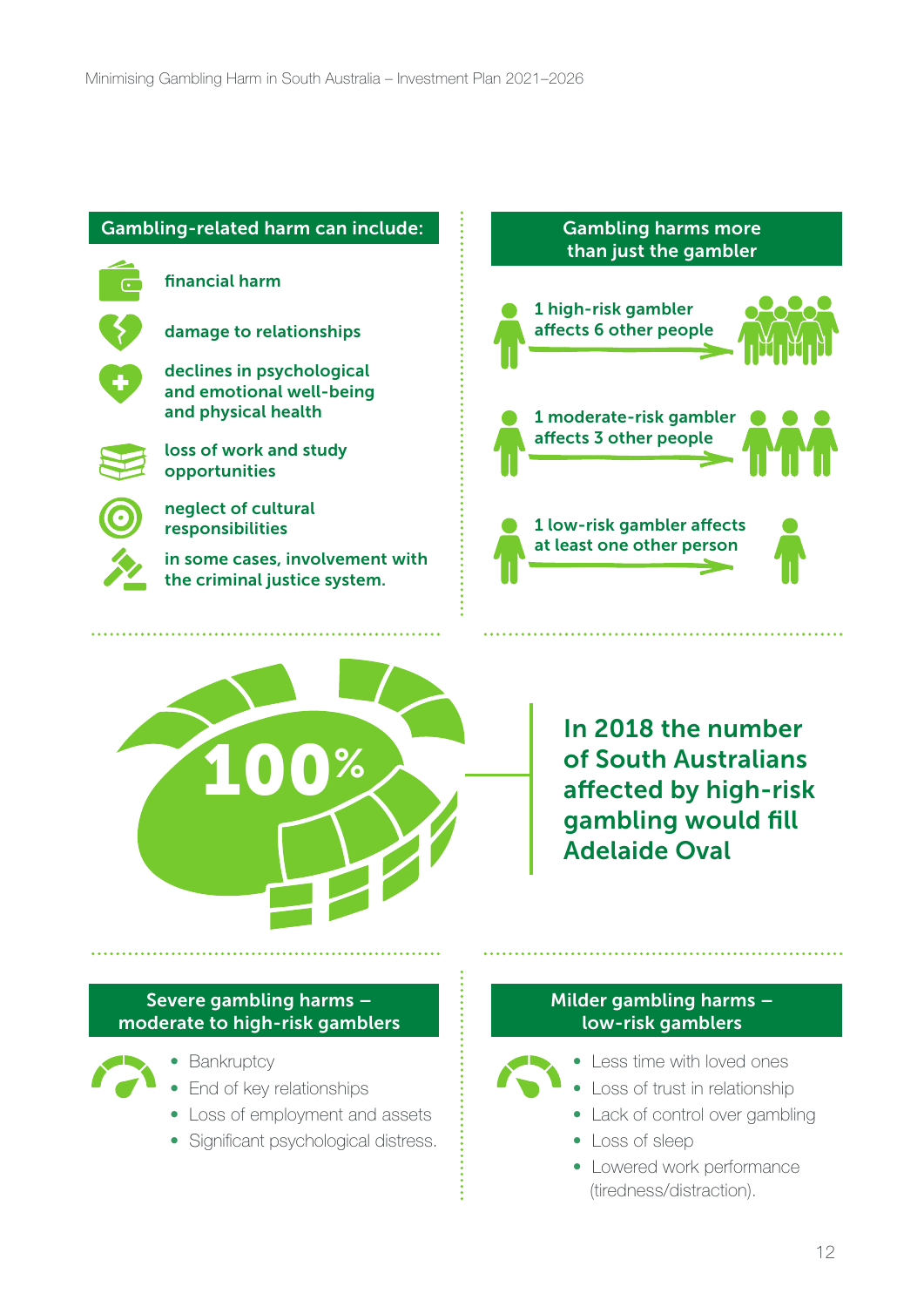## <span id="page-12-0"></span>Getting help

Very few people seek help for gambling harm  $\left(\left(3\%\right)\right)$  Only 3% of SA gamblers and help-seekers are often at crisis point.



seek help



#### Internal:

- stigma
- shame
- problem denial
- unaware of help available.



#### External:

- cost
- access
- 
- waiting time
- distrust in treatment quality.



Only half of SA adults are aware of telephone and face-to-face gambling help services.



Yet 82% recall seeing responsible gambling advertising or resources promoting gambling help.

*2018 SA Gambling Prevalence Survey.*

#### Services report around two-thirds of people seeking help have:

- marked to very severe financial problems
- high or very high levels of psychological distress.

#### Surveys suggest risky gamblers are often perceived by the community as:

- in control of their behaviour
- selfish
- greedy
- impulsive
- irresponsible.

Many help-seekers report delaying treatment due to expectations of negative judgement from the community.

The response is different to that shown to people with more visible addictions (e.g., alcohol, drugs) and contributes to stigma, shame and secrecy displayed by gamblers.

Encouraging more South Australians to seek help requires diversity in the type of support available, flexibility in service delivery, ensuring access, raising awareness of gambling harm, healthy behaviours and the help available, and challenging stigma.

There is a need to improve service access, uptake and impact among those experiencing gambling harm.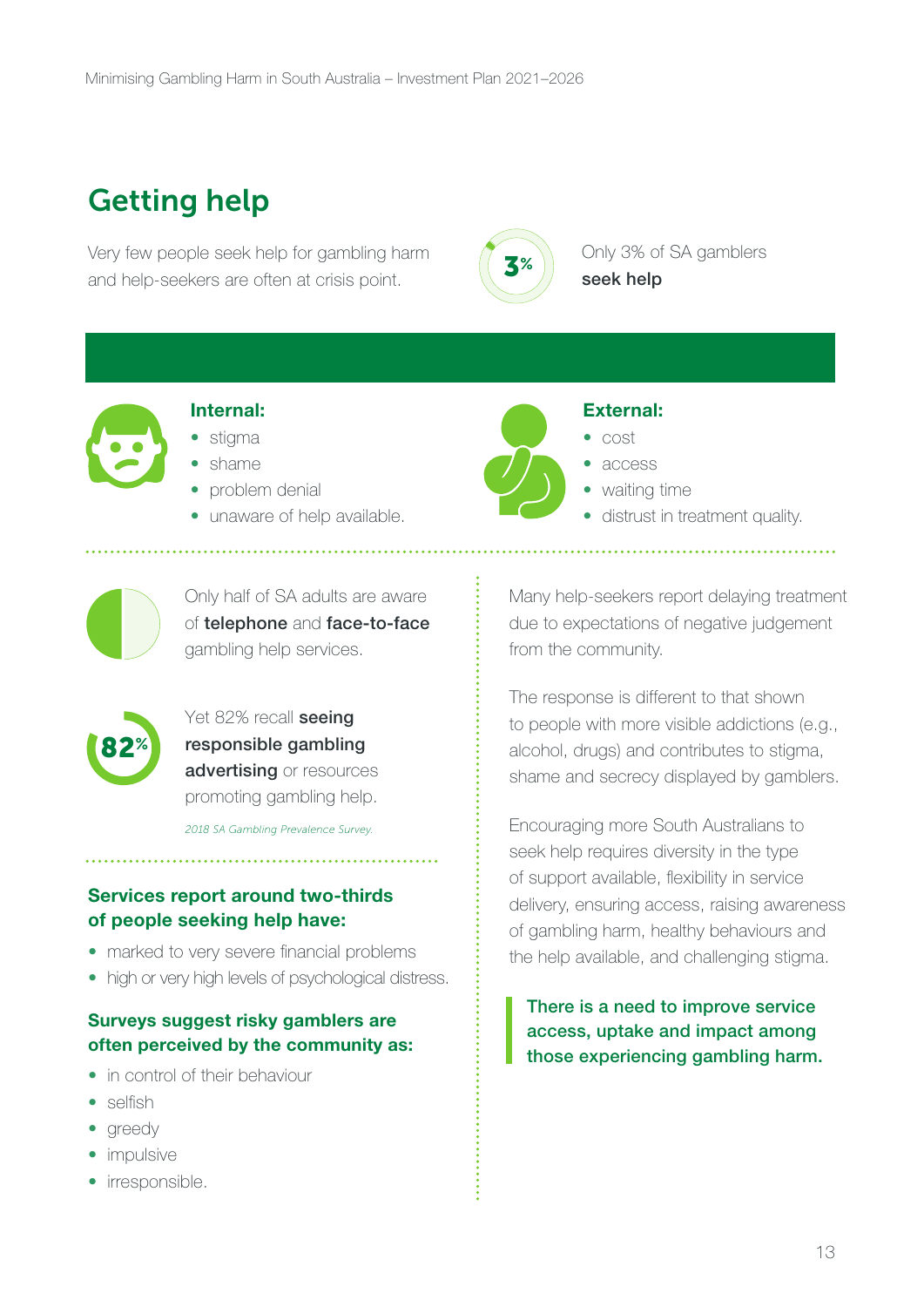### <span id="page-13-0"></span>A public health issue

Factors beyond the individual – like social, environmental and regulatory influences – contribute to the risk of gambling harm, and the consequences are wider reaching than the individual.

A public health approach emphasises prevention by promoting healthy behaviour across the community. It requires various interventions, delivered through a range of sectors and settings, and addressing individual, community, systemic and cultural contributors to harm.

### Examples of activities that reflect a public health approach include:

1 community partnerships to enable healthy choices e.g. providing alternative leisure activities

2

3

#### community education initiatives

e.g. school-based programs; information for peers, friends and family members

building workforce capability to recognise harm and intervene early e.g. venue staff and allied services

4

#### using regulation to create healthy environments

e.g. restricting gambling advertising in some contexts.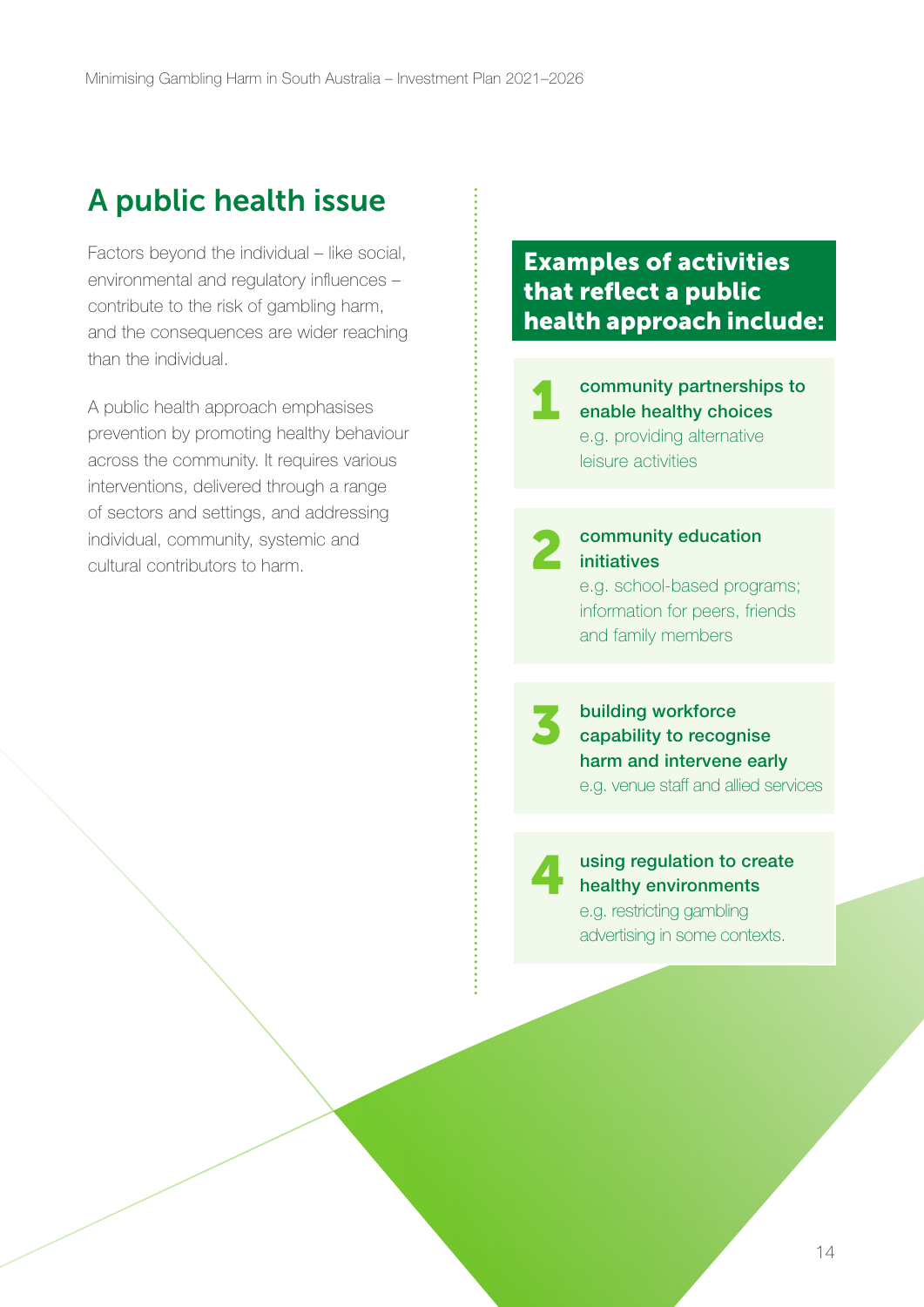### <span id="page-14-0"></span>Developing the investment plan

The investment plan guides government spending of the Gamblers Rehabilitation Fund and informs the use of regulatory and policy levers in the prevention and minimisation of gambling harm in South Australia.

For industry and community, the investment plan identifies opportunities to partner with government and to directly contribute to efforts to better protect South Australians from gambling harm.

We use the investment plan to direct spending towards strategic priorities identified by key stakeholders.

Stakeholders acknowledged the depth of experience within the existing system and expressed strong support for investment in prevention and early intervention.

The resulting investment plan builds on existing efforts to minimise gambling harm and provides a mechanism for focusing and coordinating activity across government, community, and service providers. It describes clear goals for future investment, prioritises strategic areas of focus, and identifies evidence-based, practice informed opportunities to minimise gambling harm.

Importantly, the plan recognises that Government can't do this alone, and a broader response involving local communities, public and private sectors is needed to achieve reductions in gambling harm.

### Development of the plan involved:

Consultation with people who have experienced gambling harm, professionals in the SA gambling help service system, industry bodies tasked with minimising gambling harm 1

Reviewing existing data<br>and academic literature

Examining the policy direction taken in other national and international jurisdictions.

3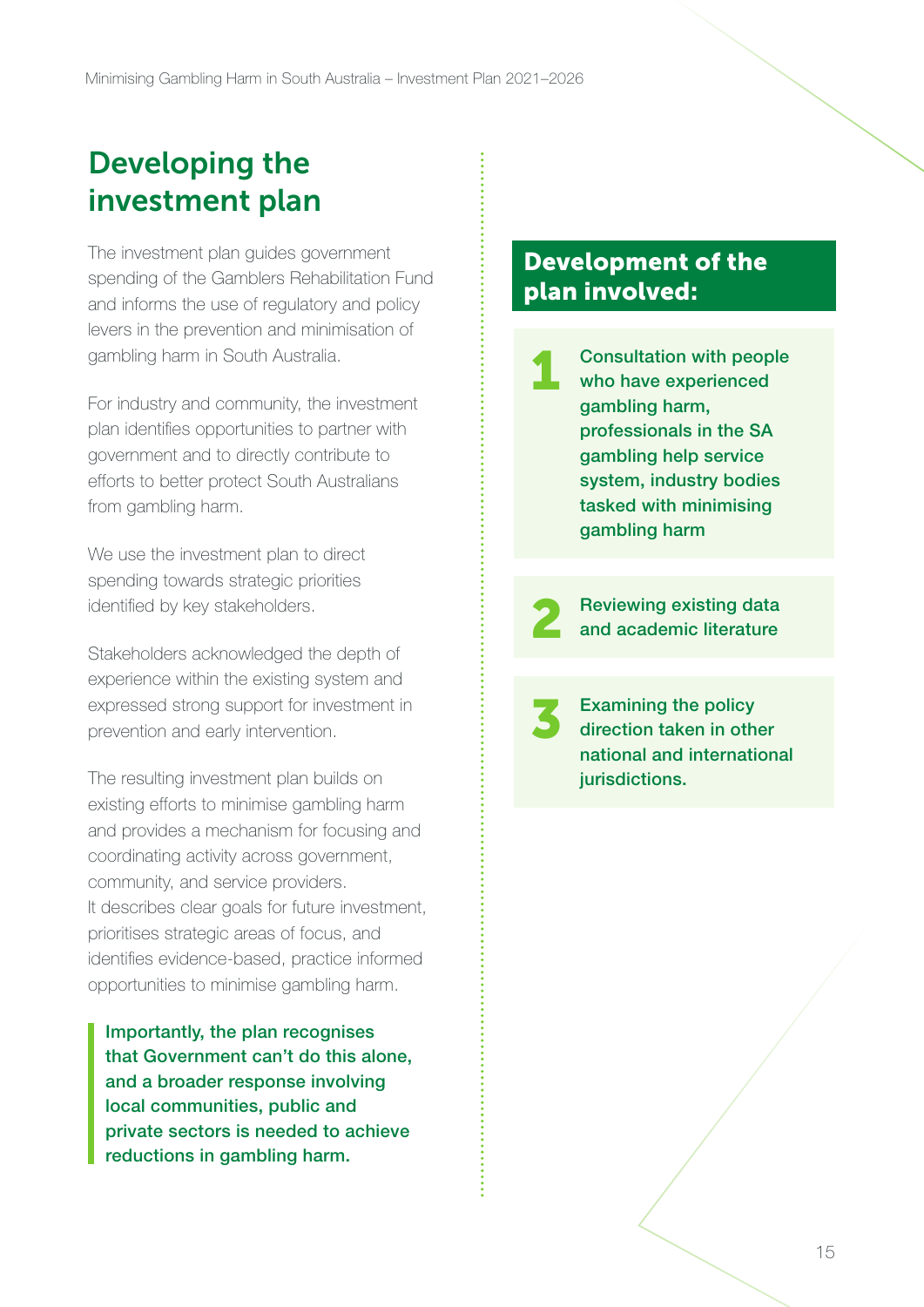### <span id="page-15-0"></span>A plan for action

A rolling program of action will continue to build on previous achievements. The Office for Problem Gambling will prepare annual action plans, guiding activity and investment in line with strategic priorities and focus areas.

Key indicators will track progress, with monitoring and evaluation activities measuring the impact of each plan. Key initiatives will be evaluated to inform future decision making and to help understand the impact.

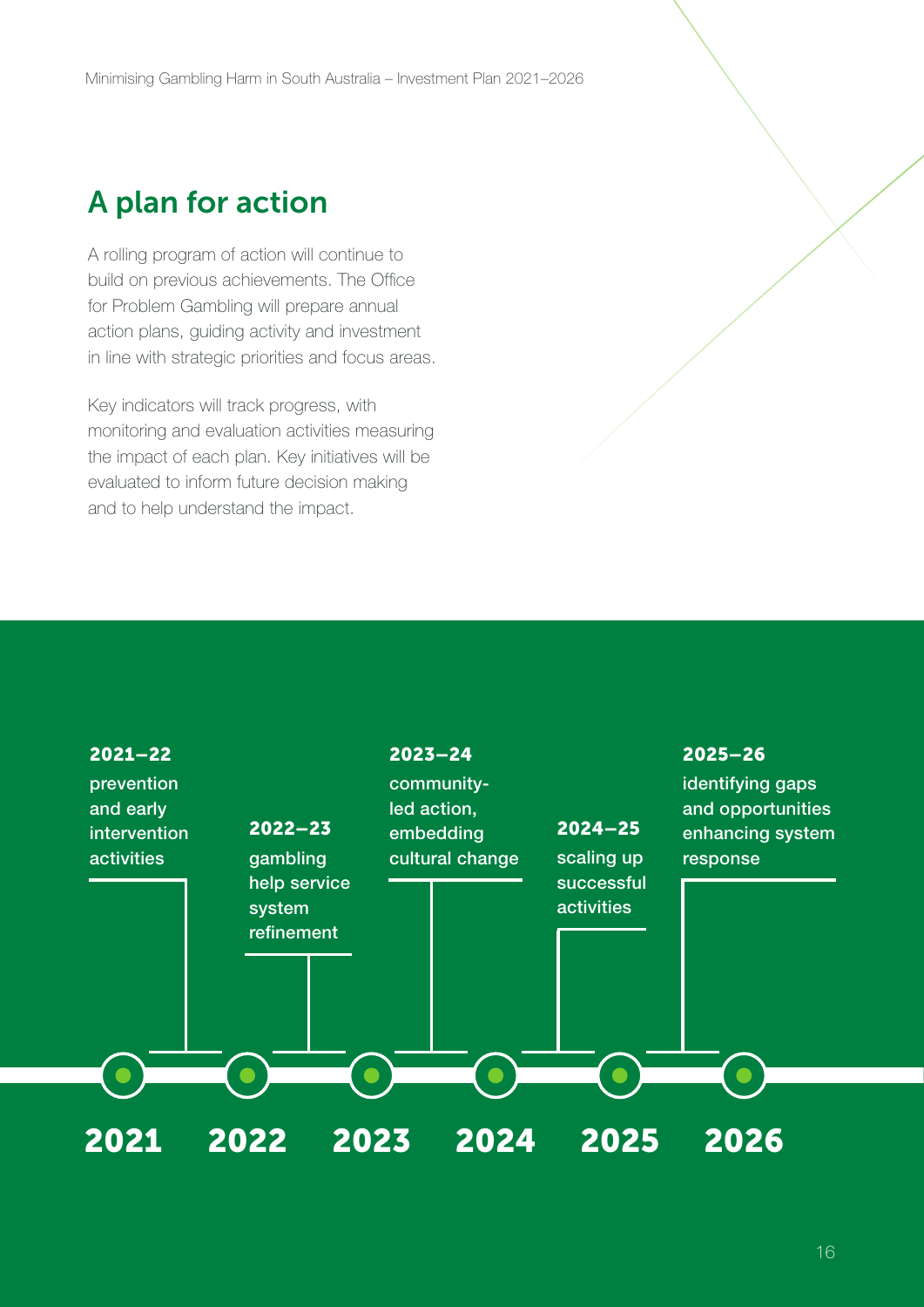### <span id="page-16-0"></span>The investment plan

### VISION GOAL

### STRATEGIC PRIORITIES AND FOCUS AREAS

#### South Australians recognise gambling harm and know how to help

#### People get the right support at the right time  $\qquad \qquad$  An agile system equipped to identify, prevent and respond to emerging harm and need

#### Preventing and intervening early in gambling harm

• Partner with the regulator, help services and industry to create safer gambling environments.

• Fund and promote research to inform gambling harm prevention and minimisation policy, initiatives and decisions.

before experiencing crisis

South Australians talk openly and honestly about gambling harm and take steps to prevent and address it.

All South Australians who choose to participate in gambling can do so safely.

#### South Australians are more likely to access help:

for their own or someone else's gambling

so they are less likely to relapse.

- Educate at-risk groups about risky gambling behaviour and how to keep themselves safe, gambling-related harm and the help available.
- Arm South Australians with the knowledge, resources and skills to minimise and prevent gambling harm.
- Deliver culturally and linguistically appropriate messaging about the impact of gambling harm on individuals, families and the community, and promote help seeking.
- Challenge negative community attitudes, common misconceptions and stigma about gambling products, behaviour and harm.

- Equip loved ones with the knowledge and skills they need to engage in appropriate self-care and minimise harm.
- Establish clear referral processes and pathways to and within the gambling help service system.
- Identify and address system-level barriers to accessing and benefitting from gambling help services.
- Contribute to local and national efforts to design and implement coordinated action to prevent and minimise gambling harm.
- Disseminate information and research to empower community participation in debate around gambling harm and decision-making at the local level.
- Develop targeted prevention and early intervention initiatives for those groups most at risk of experiencing gambling harm.
- Build workforce capability and capacity for harm prevention and to recognise and intervene early in gambling harm, including among venue staff and allied services.
- Support communities to offer diverse, pro-social leisure activities as an alternative to gambling.
- Help grow the evidence base for effective prevention and early intervention in gambling harm.

• Ensure people experiencing gambling harm have access to a range of client-centred, culturally appropriate resources,

#### services and support.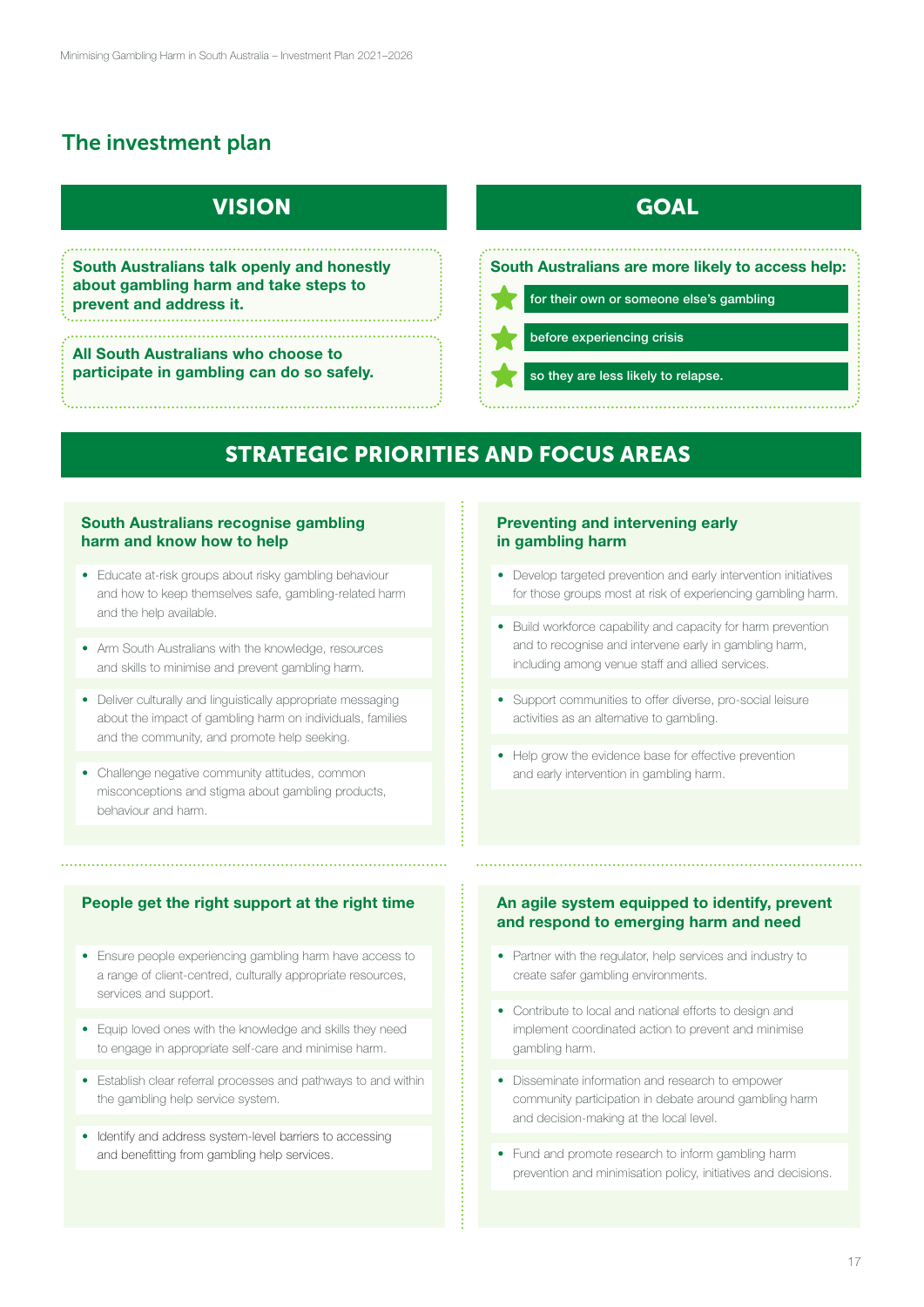### <span id="page-17-0"></span>Six key projects

Office for Problem Gambling will implement six key projects under the investment plan – reflecting outcomes of its consultation process and consistent with new legislation.

New elements of each will be developed in each year of the plan.

Deliver a mainstream communications campaign that seeks to educate the community about gambling harm, raise awareness of the support available, and tackle stigma.

Partner with professional and amateur sporting clubs to disrupt the normalisation of betting in sport.

3 Develop resources and support that meets the needs of loved ones as allies in prevention and care.

## **4 Break down barriers** to risky gamblers accessing and benefiting from treatment.

Trial a community-based program that offers an alternative to gambling for at-risk groups.

Establish a Strategic Research Agenda that helps to grow the evidence base for what works to prevent and minimise gambling harm in South Australia.